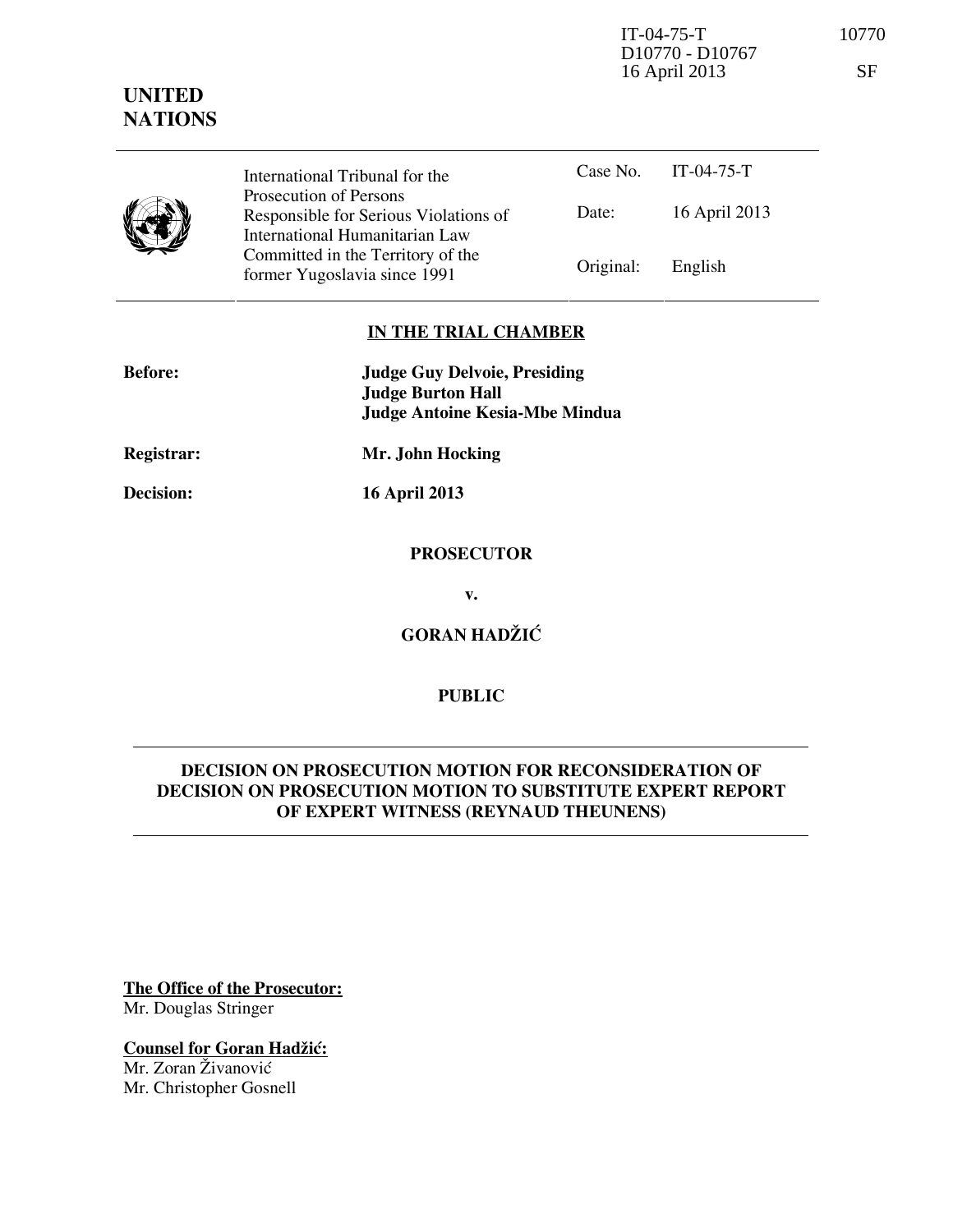1. **THIS TRIAL CHAMBER** of the International Tribunal for the Prosecution of Persons Responsible for Serious Violations of International Humanitarian Law Committed in the Territory of the former Yugoslavia since 1991 ("Tribunal") is seised of the "Prosecution Motion for Reconsideration of the Decision on Prosecution Motion to Substitute Expert Report of Expert Witness (Reynaud Theunens)", filed on 11 March 2013 ("Motion"). The Defence filed its "Response to Prosecution Motion for Reconsideration of the Decision on Prosecution Motion to Substitute Expert Report of Expert Witness (Reynaud Theunens)" on 22 March 2013 ("Response"). The Prosecution filed its "Prosecution Request for Leave to Reply and Reply to Response to Prosecution Motion for Reconsideration of the Decision on Prosecution Motion to Substitute Expert Report of Expert Witness (Reynaud Theunens)" on 28 March 2013 ("Reply").

2. In the Motion, the Prosecution seeks reconsideration of the Trial Chamber's "Decision on Prosecution Motion to Substitute Expert Report of Expert Witness (Reynaud Theunens)", issued on 7 November 2012 ("7 November Decision") in order to allow the Prosecution to tender as evidence expert witness Reynaud Theunens' case-specific report, rather than the operative, amalgamated report. The Prosecution argues that it is in the interests of justice to admit into evidence an expert report on military issues that is tailored to this case in light of the additional time made available to the Defence to prepare for this witness's evidence by virtue of the revised trial calendar for February through April 2013.<sup>1</sup> The Prosecution explains that it was unable to deliver a case-specific military expert report by the 10 July 2012 deadline "because of competing demands" upon Theunens "from his current employment with UNIFIL and the need to finalise his report in the *Prosecutor v. Mladić* case."<sup>2</sup> The Prosecution submits that the recent adjournments in the trial have provided additional time for the Defence to review the case-specific report and that the benefits of a case-specific report outweigh any inconvenience or possible prejudice that would result from substituting it for the amalgamated report. $3$ 

3. In the Response, the Defence opposes the Motion, arguing that no additional information or arguments have been provided by the Prosecution to justify reconsideration of the 7 November Decision. The Defence also argues that allowing the Prosecution to substantially modify the military expert's report now, well into the Prosecution's case, after having heard the testimony of Dr. Nielsen and many other salient witnesses, would be even more prejudicial than when the previous motions regarding this matter were denied.<sup>4</sup>

 $\overline{a}$ 

<sup>1</sup> Motion, paras 1, 5-7.

<sup>&</sup>lt;sup>2</sup> Motion, para. 3, note 3.

<sup>&</sup>lt;sup>3</sup> Motion, para. 5.

<sup>4</sup> Response, paras 1-2, 13-14, 16-17.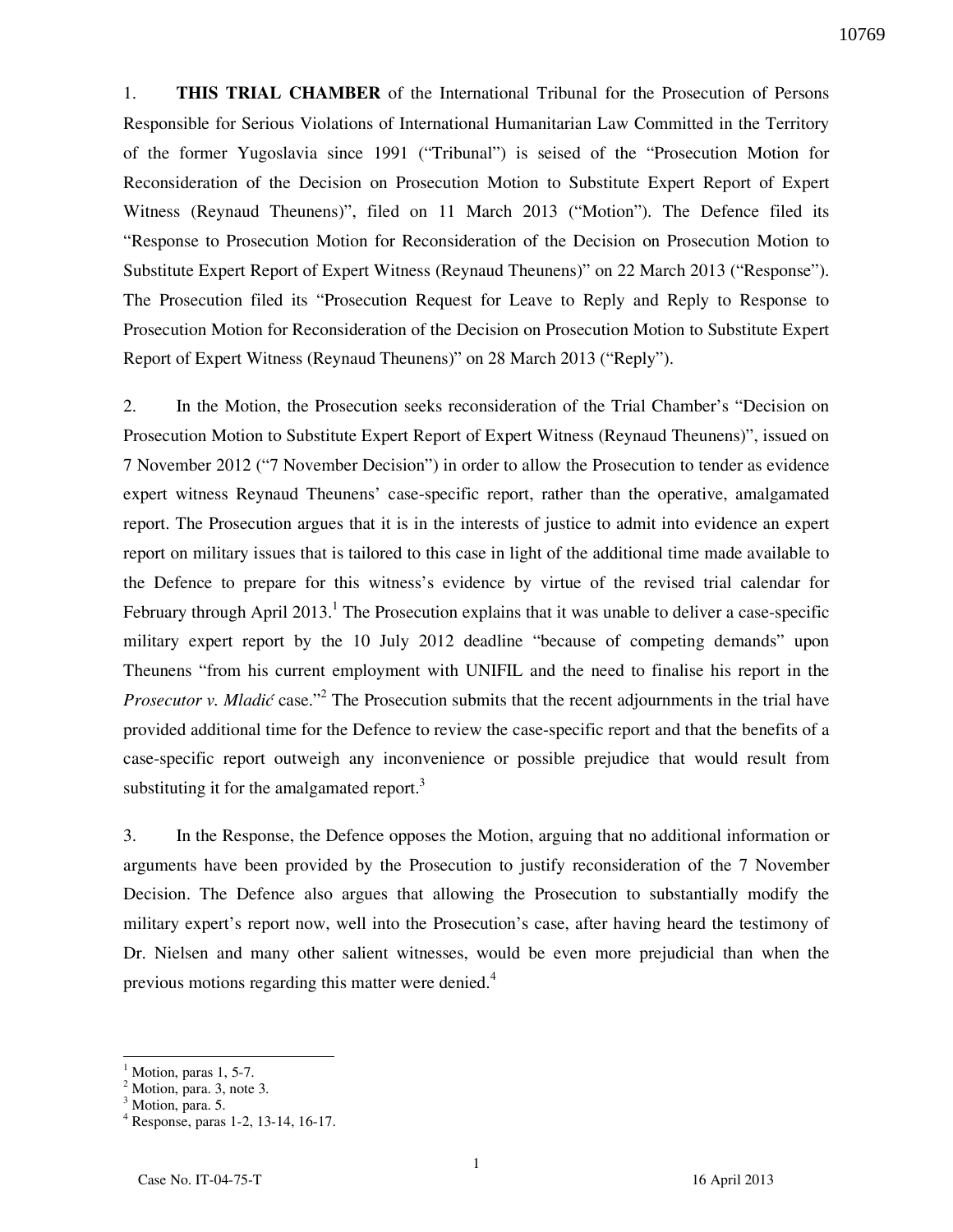4. In the Reply, the Prosecution submits that the Defence, in its Response, fails to dispel the Prosecution's argument that the change in trial schedule mitigates any prejudice arising from the use of the "revised report". According to the Prosecution, the Defence's claims of prejudice from lack of notice lack substance.<sup>5</sup>

5. A Chamber has the discretion to reconsider a previous interlocutory decision in exceptional cases if a clear error of reasoning has been demonstrated or if it is necessary to do so to prevent an injustice. Particular circumstances justifying reconsideration include new facts or new arguments.<sup>6</sup>

6. In accordance with Rule 94 *bis,* the Pre-Trial Judge ordered that the disclosure of expert reports in this case be made by 10 July 2012.<sup>7</sup> On 4 July 2012, the Prosecution requested an extension of time for the disclosure of Theunens' expert report; this request was denied by the Pre-Trial Judge.<sup>8</sup> In the 7 November Decision, the Chamber found that it would not be appropriate to allow the Prosecution to substitute the expert report of Reynaud Theunens with a new report.<sup>9</sup>

7. The Trial Chamber considers that, due to the recent adjournments in the trial, the amount of time that the new report has been in the possession of the Defence has increased. However, this new fact has no bearing on the Trial Chamber's previous rulings that the Prosecution had had sufficient time to fulfil its disclosure obligation and that it was not appropriate to allow the Prosecution to substitute the amalgamated report with the new report. During the pre-trial phase of the proceedings in this case, the Prosecution chose to engage a single expert to prepare expert reports for both the *Mladić* and the *Hadžić* cases, and the *Mladić* report was prioritised over the *Hadžić* report.<sup>10</sup> The recent adjournments in the trial have no relevance to the Trial Chamber's previous rulings that the Prosecution had not demonstrated good cause for an extension of the deadline for disclosure of Theunens' expert report. The Prosecution has therefore not fulfilled the standard for reconsideration of the 7 November Decision.

8. Based upon the foregoing, it is unnecessary to address the Prosecution's submissions regarding lack of prejudice to the Defence.

 $\overline{a}$ 

<sup>&</sup>lt;sup>5</sup> Reply, para. 4.

<sup>&</sup>lt;sup>6</sup> Prosecutor v. Prlić et al., Case No. IT-04-74-AR73.16, Decision on Jadranko Prlić's Interlocutory Appeal against the Decision on Prlić Defence Motion for Reconsideration of the Decision on Admission of Documentary Evidence, 3 November 2009, paras 6, 18; *see Kajelijeli v. Prosecutor,* Case No. ICTR-98-44A-A, Judgement, 23 May 2005, paras 203-204; *Prosecutor v. S. Milo{evi},* Case No. IT-02-54-AR108*bis*.3, Decision on Request of Serbia and Montenegro for Review of the Trial Chamber's Decision of 6 December 2005 (confidential), 6 April 2006, para. 25, note 40. 7

Order on Pre-Trial Work Plan, 16 December 2011, Annex, p. 1.

<sup>&</sup>lt;sup>8</sup> Decision on Prosecution Motion for Extension of Time for Disclosure of Expert Report of Reynaud Theunens, 10 July 2012, paras 5-6.

<sup>&</sup>lt;sup>9</sup> 7 November Decision, para. 4.

<sup>10</sup> *See* Motion, para. 3, note 3.